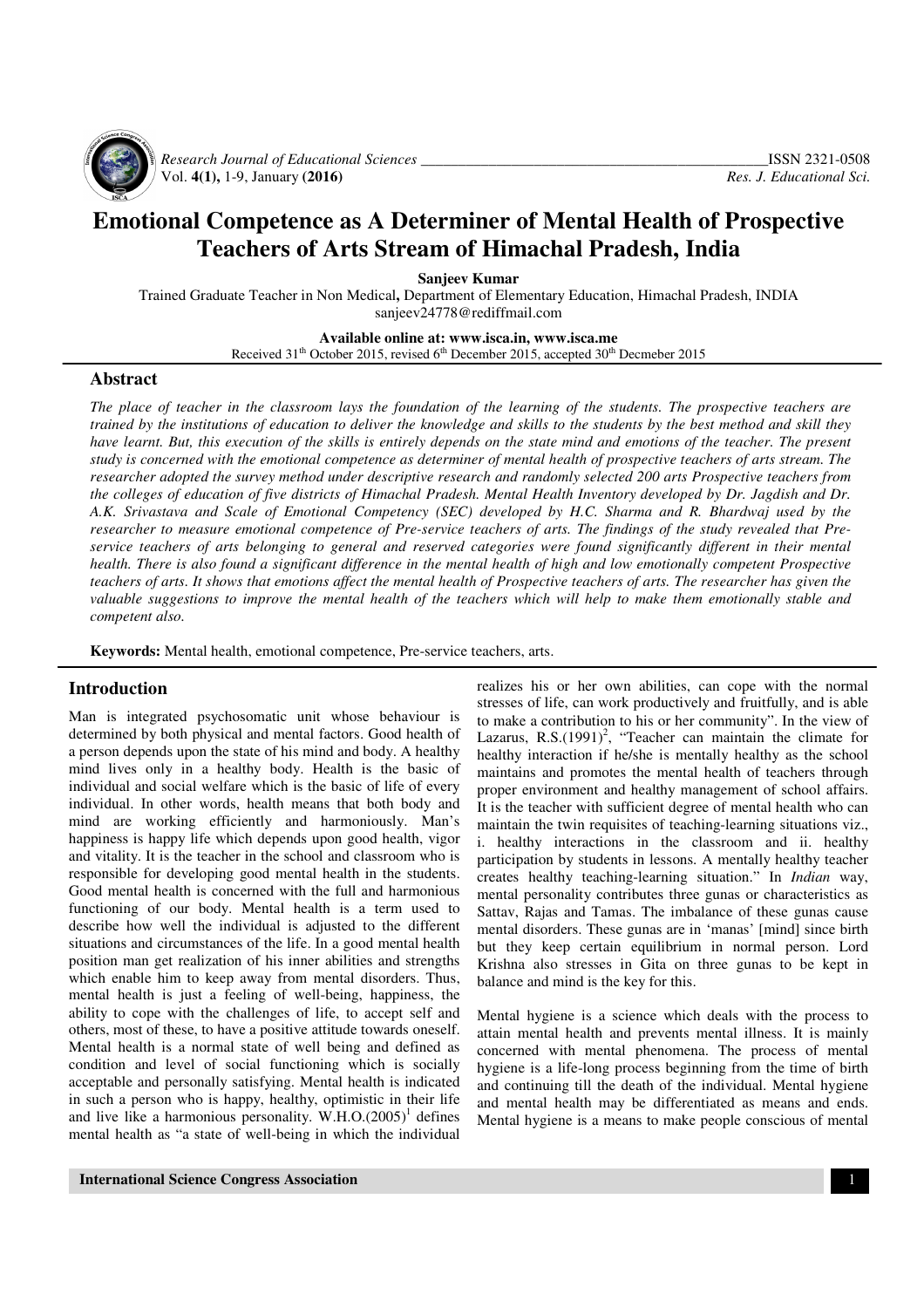health. It provides the means and measures to achieve mental health.

Education for mental health means education for the enhancement and enrichment of life. Naturally, the central objective of education is to ensure that, our children cherish and exhibit in their lives the finest values of our civilization. A mentally healthy person has a wholesome balanced personality by and large free from schisms and inconsistencies, emotional and nervous tensions, discards and conflicts. Perfect mental health, however, is a myth.

Mental health for a teacher is extremely important not only for his own self but more for the sake of the students under his charge. A mentally unsound teacher is likely to make his students unhealthy. Keeping in view the healthy upbringing of our children, it is very essential that the mental health of the teacher should receive a great attention. For preservation of mental health, or in other words, prevention of mental illness among teachers, the individual, the institution and the State – all have to work in co-operation. Even in classroom learning, one learns because there is love in learning; one teaches because there is love in teaching.

In practice, one can never separate emotion from cognition. The emotional factors are clearly evident when a student acquires either distaste, or a passion for a subject. For every job and work in life emotions, emotional intelligence and emotional competence play important part. Emotional competence is concerned with the accurate or effective perception, comprehension, regulation and utilization of affect and affective information. It is the ability to identify and manage the emotions of a person. It enables the person to cope with emotional states of mind, control impulses, use better judgments, reactions to different situations, adapt emotions in response to others' emotions and reactions and cope with unaccepted success or failure. The research studies show that emotional competence influence life success, extending from academic and professional achievements to healthy and cordial relationships. In the present scenario, emotional learning has become important part in the basic education of the children and drawing the attention of the teachers, educators, researchers and educational administrators. It is process in which children and adult students acquire the basic knowledge and skills effectively in various social environments at institution or social contexts. A teacher of all the level can perform his duty only when he is sound from his mind and stable in his emotions. Sharma, A.  $(1994)^3$  defined emotional competence as the ability of a person to express or release hi inner feelings or emotions. Park, J., Haddon, A., and Goodman, H.  $(2003)^4$  defined this term as the ability to understand, express, manage, and use emotions in various situation of life. He called emotional competence a 'skill' that can be learnt and acquired by practicing it in behavior. Therefore, emotional competence provides a way to

improve health by avoiding stress resulting from suppressing of emotions.

A mentally healthy and emotionally competent person has self positive – esteem which enables him to accept challenges and precede his way positively. Emotional attachment with family members, teachers, friend circle, and associated persons help him to feel a part of one's community and life. Emotional competence and sound mental health enables him to set the goals and achieve those by working hard maintaining and increasing the energy level. In this way he is able to adjust and intermingle with the environment or life situations.

**Revisit of Related Literature:** The investigator reviewed the related literature for finding the gaps and relationships in various studies conducted in the field of interest. Baikady, R.  $(2015)^5$  found in the study that there are a number of mental disorders that can be prevented by adopting different measures like antenatal care, nutrition support to pregnant ladies, post natal care, supervised delivery, immunization, and prevention of accidents and treatment of epilepsy. The people must be aware with the ways and means to prevent and promote mental health. Kumar, Sanjeev  $(2015)^6$  found in the study that pre-service teachers of science belonging to general and reserved categories were significantly different in their mental health. The total score obtained by pre-service teachers of general category was higher than their counterpart. Thakur, K. S. and K. Sanjeev  $(2013)^7$  found in their study that male and female prospective teachers of science significantly different in their emotional competence in which male prospective teachers were more emotionally competent than females. There was also found category – wise significant difference in which general prospective teacher were found dmore emotionally competent than reserved one. The results of the study conducted by Mehar, R. and Sekhri, A.  $(2013)^8$  revealed that there was a positive relationship between life satisfaction and mental health. There was found significant difference in life satisfaction and mental of male and female teacher trainees. Padyab, M. et. al  $(2012)^9$ conducted a study on client violence and mental health status among Iranian social workers. In the study, psychological violence was associated with poorer health having characteristics physical symptoms, anxiety and sleep disorders and social dysfunction. It was found that 67% of Iranian social workers have experienced violence with a considerably higher magnitude of psychological violence than physical violence.

The review of the Indian and abroad research studies showed that mental health and emotional competence affects every aspect of the person. It was also found that no study is carried on the emotional competence as a predictor of mental health of arts prospective teachers. So, the researcher felt the need to conduct a study on emotional competence as a determiner of mental health of prospective teachers.

**Significance of the Study:** The present scenario deals with the electronic digital devices which are trying to replace the teacher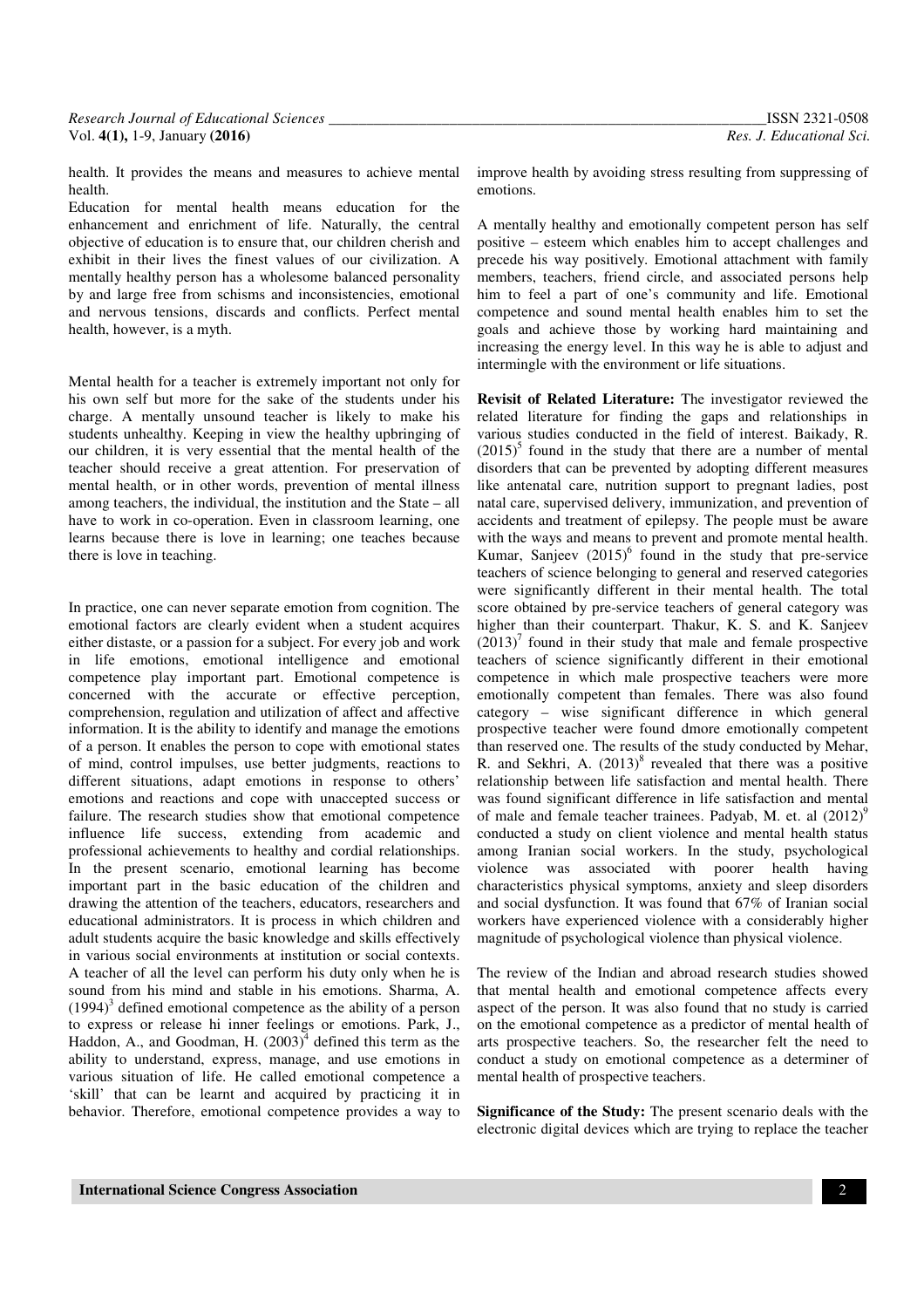| Research Journal of Educational Sciences | <b>ISSN 2321-0508</b>    |
|------------------------------------------|--------------------------|
| Vol. $4(1)$ , 1-9, January (2016)        | Res. J. Educational Sci. |

from the classroom. It is emotion which differentiate teacher from these devices. But, there are many factors that affect the emotionality and mental soundness of the teachers in classroom or in institution like his job security, salary, facilities, working with others, language and cultural variations and many more. The researcher took these factors as root cause of mental illness and emotional instability. Thus, the present study is an effort to check whether emotional competence is determining the mental health of arts prospective teachers. In case of poor and average mental health and emotional competence of arts prospective teachers the researcher will try to suggest the means and measures to promote the mental health so that they will become emotionally stable.

**Objectives of the study:** i. To study and compare mental health of prospective teachers of arts with respect to: a) Gender b) Social Category and c) Emotional Competence. ii. To study and compare double and triple interaction effects of mental health of prospective teachers of arts with respective to: a) Gender b) Social Category and c) Emotional Competence.

**Hypotheses of the study:** i. Mental health of prospective teachers of arts do not differ significantly with respect to a) Gender b) Social Category and c) Emotional Competence. ii. Mental health of prospective teachers of arts do not interact significantly with respect to a) Gender and Social Category b) Gender and Emotional Competence c) Social Category and Emotional Competence and d) Gender, Social Category and Emotional Competence.

#### **Materials and Methods**

**Type of Study:** Institution based quantitative study.

**Place of the Study:** The present study was undertaken in five districts of Himachal Pradesh, India.

**Duration of the Study:** Ten months, 05.09.2014 to 05.07.2015.

**Methodology of the Study:** The present study is based on descriptive research which is concerned with obtaining precise and pertinent information of the current status of any problem. The researcher collected the data and provided the information of what exists w.r.t. conditions in a situation. The method is preferred keeping in view the objectives of the study undertaken.

Sample: Every research study is conducted on a selected sample. The sample of 200 prospective teachers of arts stream is selected by multistage sampling technique. At the first stage five districts of Himachal Pradesh in India out of twelve – Shimla, Hamirpur, Una, Solan and Mandi were selected by the lottery method of sampling technique. At the second stage, two colleges of education per district were selected conveniently by the researcher in this way total 10 colleges of education were included in the required sample. Then, at the third stage, 20 prospective teachers per college belong to arts stream were included in the sample by systematic random sampling method. The selected sample was categorized into gender (male and female) and social category (general and reserved). 100 male and 100 female prospective teachers of arts were selected in which 50-50 were belong to general and reserved categories as shown in figure-1.



**Figure-1 Sampling Design**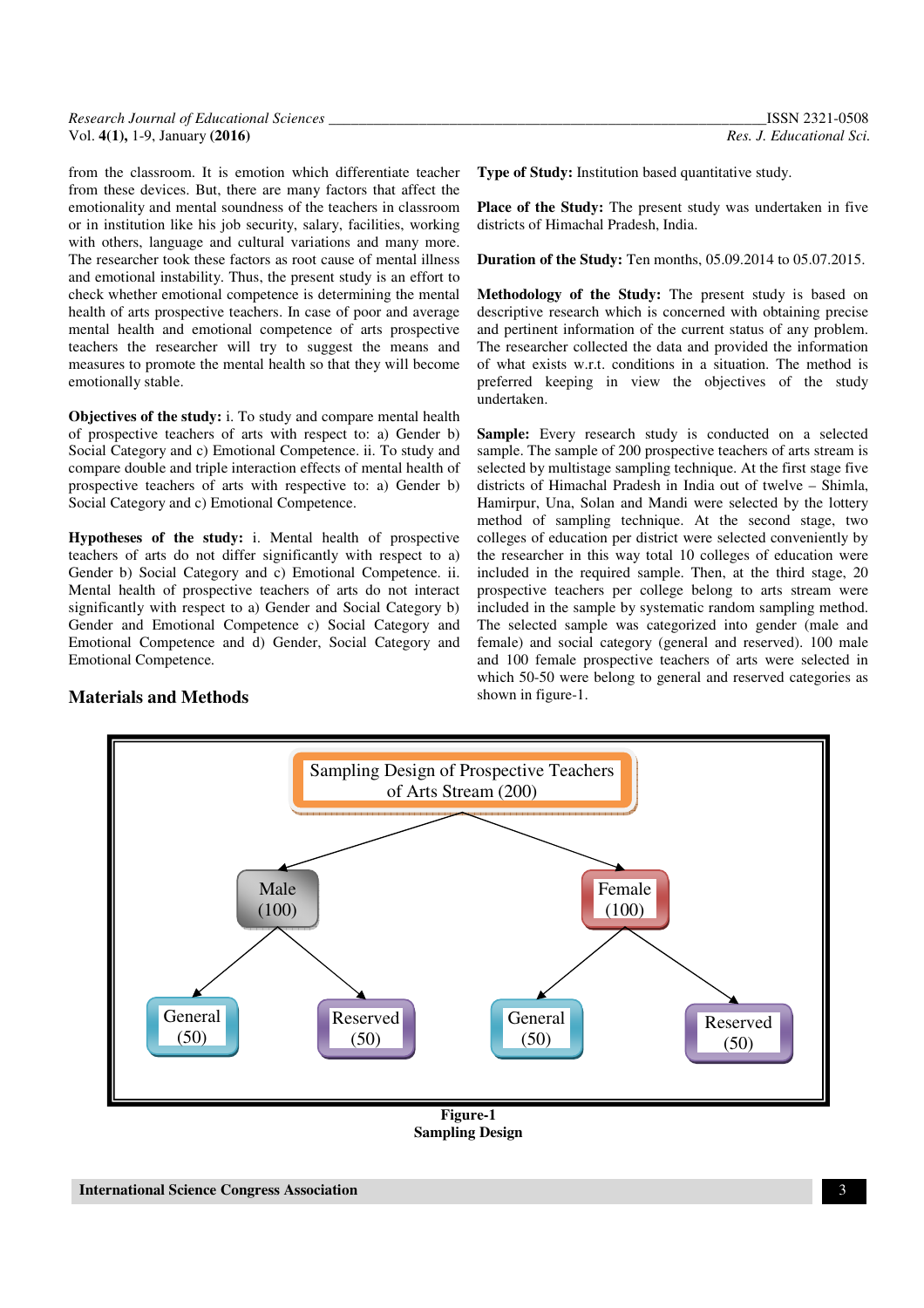| Research Journal of Educational Sciences | ISSN 2321-0508           |
|------------------------------------------|--------------------------|
| Vol. 4(1), 1-9, January (2016)           | Res. J. Educational Sci. |

**Tools:** The researcher has used the standard tool developed by Dr. Jagdish and Dr. A. K. Srivastava (1996) to conduct the present study. This tool is named as Mental Health Inventory (MHI) consisting of 56 items in which 32 are false-keyed or negative marked by \* and 24 items are true-keyed or positive. The authors of the tool used split half method to determine the reliability coefficients of dimensions of Mental Health Inventory which was come out to be 0.70. The reliability coefficient of Overall Mental Health (OMH) was calculated and found to be 0.73. The validity of the inventory was calculated in the form of construct validity and come out to be 0.54. The complete item-wise description of the inventory is presented in the form of Table 1 given as follows.

The second tool administered by the researcher was Scale of Emotional Competence (SEC) which was created by H. C. Sharma and R. Bhardwaj. It is made for aeasuring the emotional competence. In the present study, this scale is used to measure the emotional competence of prospective teachers and arts stream. There are 30 items under five competencies and six items per competency present in the scale. Split half method of reliability has been adopted by the authors of the scale to measure reliability which was come out to be 0.76. The authors have calculated the validity with the factor A and C of 16 – personality factor questionnaire and the final validity values were recorded as 0.64 and 0.69 respectively. The complete description of the items is given in the Table 2 as follows.

**Procedure:** Both the tools Mental Health Inventory (MHI) and Scale of Emotional Competence (SEC) administered to the prospective teachers of arts stream by the researcher. The perfect rapport was established with the target group during the time of administration of the tools. The participants have responded correctly and confidently. Then the item-wise scores of the administered tools were calculated as per the instructions given in the manual. The six items of the Mental Health Inventory and five items of Scale of Emotional Competence were simply added to get the Overall Mental Health and Total Emotional Competence scores. The scores of all the items of the tools were used in the study for analysis to achieve the objectives.

| Sr. No. | <b>Item number in MHI</b><br>Name of the Item |                                                                             |
|---------|-----------------------------------------------|-----------------------------------------------------------------------------|
| 1.      | Positive Self Evaluation (PSE)                | $1^*, 7^*, 13^*, 19, 23^*, 27, 32, 38, 45, 51$                              |
| 2.      | Perception of Reality (PR)                    | $6, 8, 14^*, 24^*, 35^*, 41, 46^*, 52$                                      |
| 3.      | Integration of Personality (IP)               | $2^*, 9^*, 15^*, 18^*, 20, 25^*, 28^*, 33^*, 36^*, 40^*, 47^*, 53^*$        |
| 4.      | Autonomy (AUTNY)                              | $3^*$ , $10^*$ , $29$ , $42^*$ , $48^*$ , 54                                |
| 5.      | Group Oriented Attitude (GOA)                 | 4, $11^*$ , $16^*$ , $21^*$ , $26$ , $30^*$ , $39$ , $43$ , $49^*$ , $55^*$ |
| 6.      | Environmental Competence (EC)                 | 5*, 12, 17*, 22*, 31, 34, 37, 44, 50, 56                                    |

**Table–1 Item – Wise Description of Mental Health Inventory (Mhi)** 

| Table-2                                                               |
|-----------------------------------------------------------------------|
| <b>Item – Wise Description of Scale of Emotional Competency (Sec)</b> |

| Sr. No. | Name of the Item                                   | <b>Item number in SEC</b> |  |
|---------|----------------------------------------------------|---------------------------|--|
|         | Adequate Depth of Feeling (ADF)                    | 1, 6, 11, 16, 21 and 26.  |  |
| 2.      | Adequate Expression and Control of Emotions (AECE) | 2, 7, 12, 17, 22 and 27.  |  |
| 3.      | Ability to Function with Emotions (AFE)            | 3, 8, 13, 18, 23 and 28.  |  |
| 4.      | Ability to Cope with Problem Emotions (ACPE)       | 4, 9, 14, 19, 24 and 29.  |  |
| 5.      | Encouragement of Positive Emotions (EPE)           | 5, 10, 15, 20, 25 and 30. |  |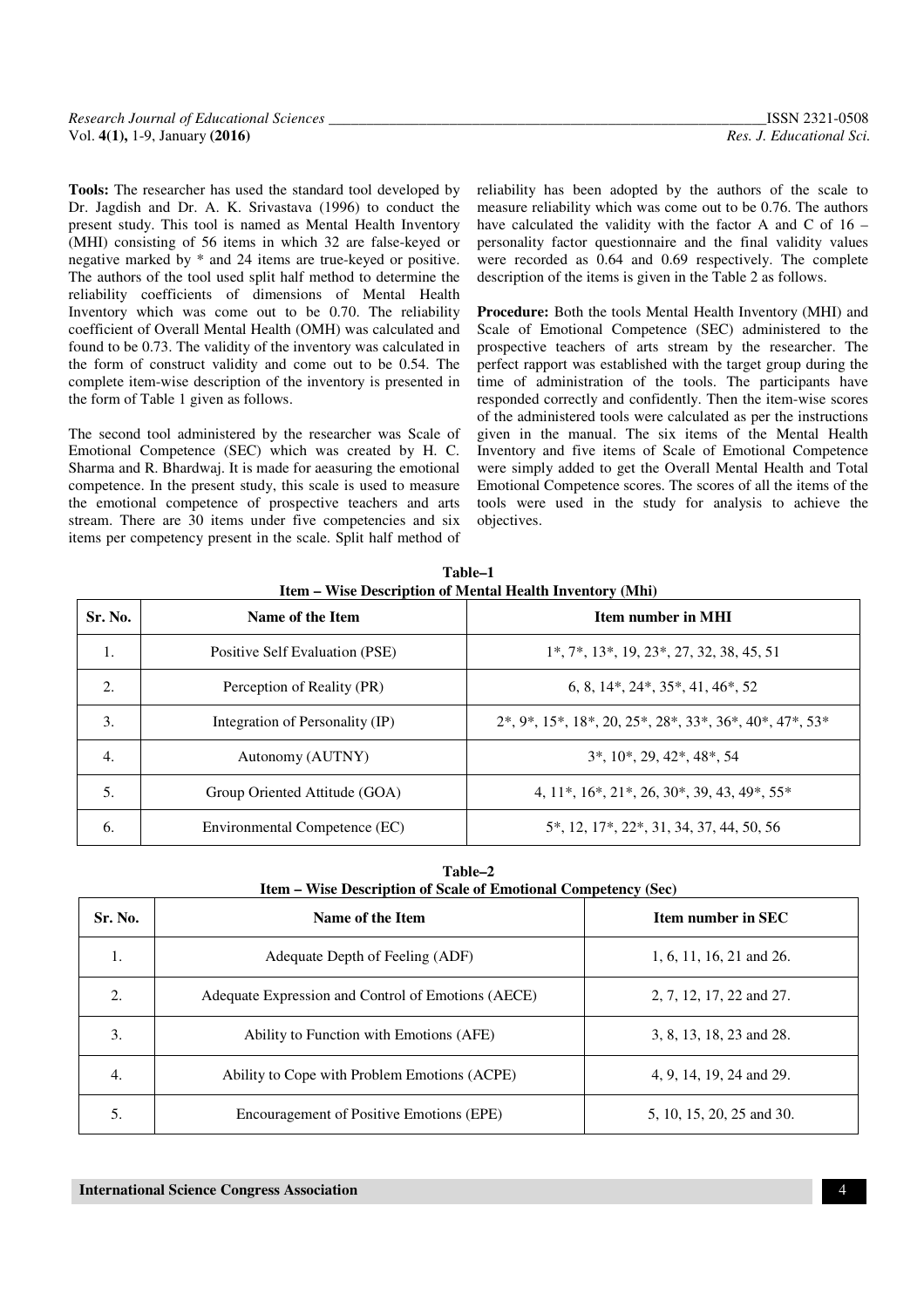**Definition of Terms Used in Study:** The definitions of the terms used in the study are:

**Mental Health:** The mental health refers to state of mind measured by six components of Mental Health Inventory, viz. measured by six components of Mental Health Inventory, viz.<br>Positive Self Evaluation (PSE), Perception of Reality (PR), Integration of Personality (IP), Autonomy (AUTNY), Group Oriented Attitude (GOA) and Environmental Competence (EC).

**Emotional Competence:** The emotional competence of Prospective teachers refers to the five items of Emotional Competence Scale, viz. Adequate Depth of Feeling (ADF), Adequate Expression and Control of Emotions (AECE), Ability to Competence Scale, viz. Adequate Depth of Feeling (ADF), Adequate Expression and Control of Emotions (AECE), Ability to Function with Emotions (AFE), Ability to Cope with Problem Emotions (ACPE) and Encouragement of Positive Emotions (EPE).

**Prospective Teachers:** The present study is concerned with the Prospective teachers. The students pertaining one year prospective training, i.e., Bachelor of Education (B. Ed.) degree in various colleges of education in the State affiliated to Himachal Pradesh University and National Council of Teacher Education (N.C.T.E.), New Delhi were treated as Prospective teachers.

streams belongs to subjects of humanities. The humanities subjects like, English, Political Science, History, Sociology, etc. studied under the stream 'arts'. Streams belongs to subjects of humanities. The humanities<br>subjects like, English, Political Science, History, Sociology, etc.<br>studied under the stream 'arts'.<br>**Gender:** It belongs to the sex of the Prospective teachers, i.

**Gender:** It belongs to the sex of the Prospective teachers, i.e., male and female.

**EMOTE SET THE SET THE SET THE SET THE SET THE SET THE SET THE SET THE RET THE IN THE SET THE RET THE ARTS IS ONE CONDICT AT THE RET THE RET THE ARTS IT CONDICTS IS (THE ARTS INCISED, PECTION IN THE SUPPOSE THE ARTS IN A D Social Category:** It refers to the category (general and reserved) teachers belonging to Schedule Caste, Schedule Tribe and Other Backward Classes were selected under reserved category and others were taken as general. teachers belonging to Schedule Caste, Schedule Tribe and Other<br>Backward Classes were selected under reserved category and<br>others were taken as general.<br>**Results:** The analysis of the obtained data was done by using<br>the thr

**Results:** The analysis of the obtained data was done by using significance of difference between the variables mentioned in the objectives. Also, the interactional effects were calculated the objectives. Also, the interactional effects were calculated between the three groups. The outcome of the analysis is given in the Table 3, 4 and 5 as follows.

| Table-3                                                                                                   |
|-----------------------------------------------------------------------------------------------------------|
| Type of social category and type of gender – wise scores of mental health of prospective teachers of arts |

| -Type of Social Category |         |                 |              |
|--------------------------|---------|-----------------|--------------|
| Type of Gender           | General | <b>Reserved</b> | <b>Total</b> |
| Male                     | 9032    | 8721            | 17753        |
| Female                   | 8867    | 8724            | 17591        |
| Total                    | 17899   | 17445           | 35344        |



**Social category and gender wise scores of mental health of prospective teachers of arts**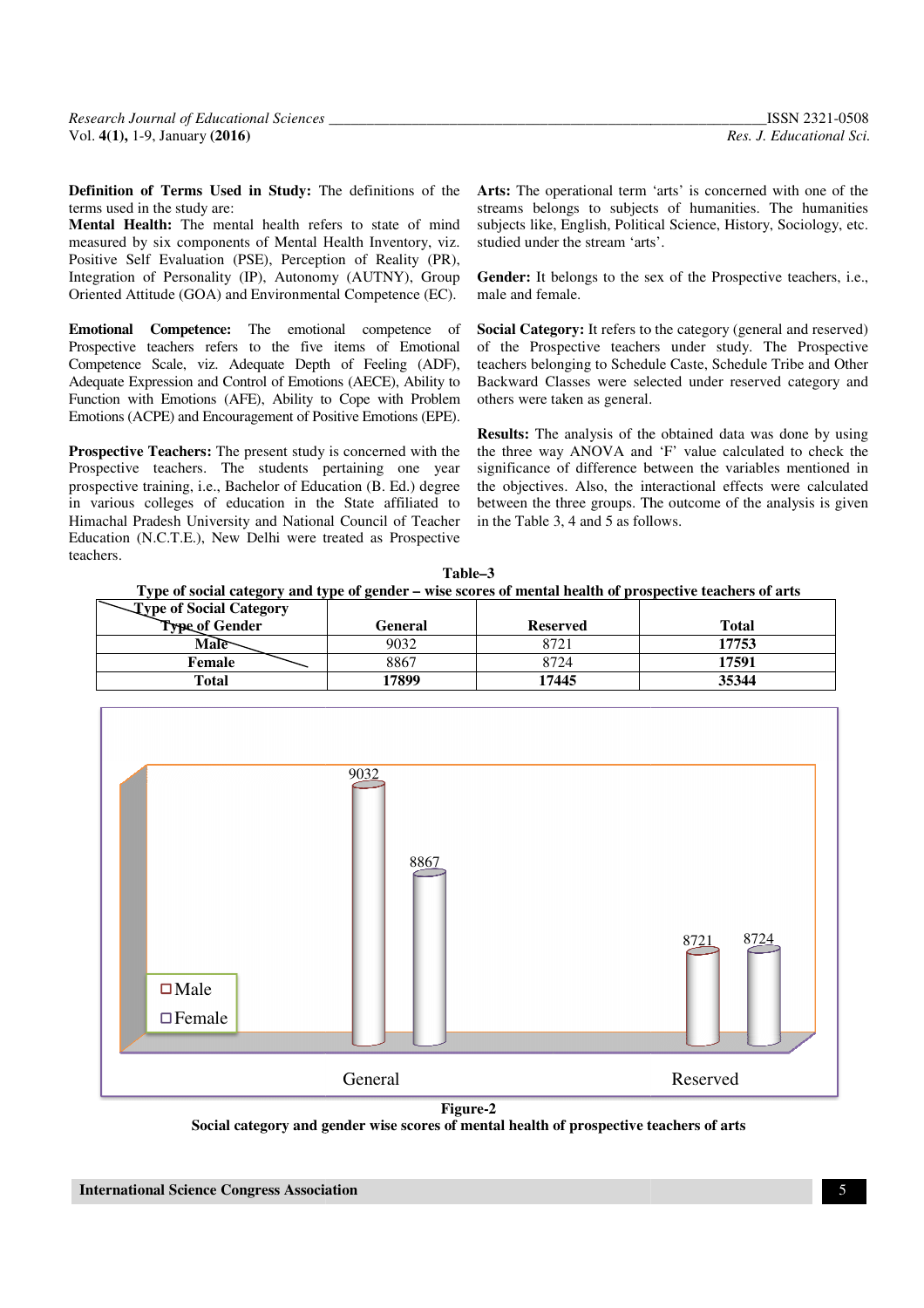| Research Journal of Educational Sciences | ISSN 2321-0508           |
|------------------------------------------|--------------------------|
| Vol. $4(1)$ , 1-9, January (2016)        | Res. J. Educational Sci. |

It is clear from Table 3 and Fig. II that mental health score of male Prospective teachers of arts belonging to general category is highest (score=9032) whereas male Prospective teachers of reserved category have the lowest mental health score (8721).

From Table 4 and Fig. III it is clear that mental health of male Prospective teachers of arts having high emotional competence score is highest (score=8925) whereas female Prospective teachers of low emotional competence score have lowest mental health score (8756).

It is clear from Table 5 and Fig. IV that Prospective teachers of arts belonging to general category having high emotional

whereas Prospective teachers of reserved category pertaining<br>low emotional competence score have lowest mental health low emotional competence score have lowest mental health score (8681).

ble 3 and Fig. II that mental health score of competence score exhibit highest mental health score (8996) achers of arts belonging to general category whereas Prospective teachers of reserved category pertaining 032) where In order to study the main effects of type of Social Category, Gender and Emotional Competence on the mental health scores of sampled Prospective teachers of arts, statistical technique of In order to study the main effects of type of Social Category, Gender and Emotional Competence on the mental health scores of sampled Prospective teachers of arts, statistical technique of 'Analysis of Variance' (2×2×2, fa levels of gender i.e., male and female; two types of social categories i.e., general and reserved and two levels of emotional competence i.e., high and low) was applied on the scores of mental health. levels of gender i.e., male and female; two types<br>categories i.e., general and reserved and two levels of<br>competence i.e., high and low) was applied on the



| $\overline{\phantom{a}}$<br>-<br>. . |             |        |              |
|--------------------------------------|-------------|--------|--------------|
| Type of Gender<br>Type of EC         | <b>Male</b> | Female | <b>Total</b> |
| High                                 | 8925        | 8835   | 17760        |
| Low                                  | 8828        | 8756   | 17584        |
| <b>Total</b>                         | 17753       | 17591  | 35344        |



**Gender And Emotional Competence - Wise Scores Of Mental Health of prospective Teachers of Arts Figure-3**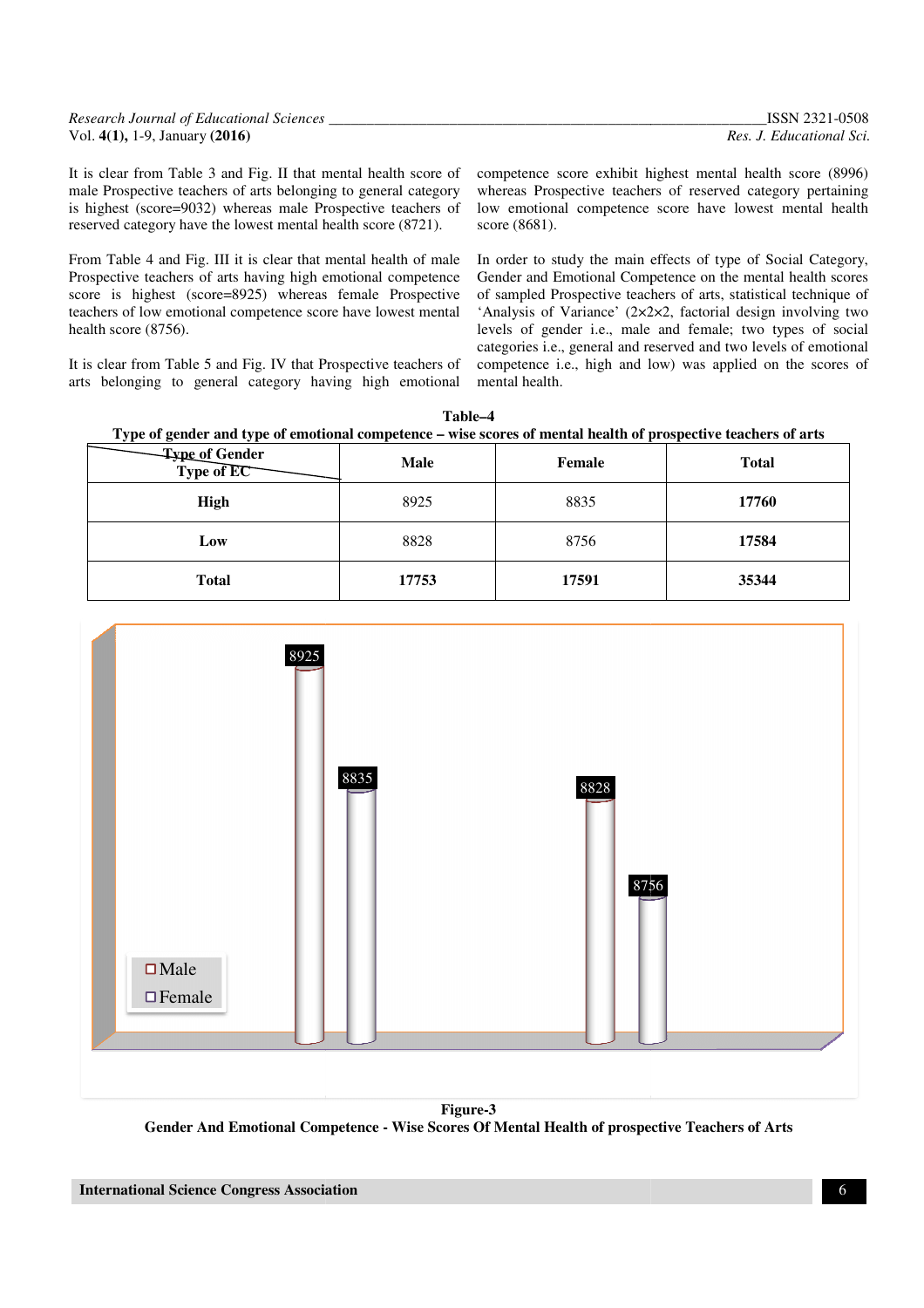| <b>Research Journal of Educational Sciences</b> | <b>ISSN 2321-0508</b>    |
|-------------------------------------------------|--------------------------|
| Vol. $4(1)$ , 1-9, January (2016)               | Res. J. Educational Sci. |

From Table 6, it is clear that the calculated value of 'F' ratio for the main effect of gender of Prospective teachers of arts on their mental health came out to be 5.25 for df 1 and 199, which is significantly higher than the 'F' Table value 3.89 at 0.05 level of significance. Hence hypothesis no. 1 (a) that mental health of Prospective teachers of arts do not differ significantly with respect to gender was rejected. It is evident from Table 3 that male Prospective teachers of arts (score=17753) have highe higher mental health than their counterpart (score=17591). ratio for<br>on their<br>which is<br>05 level 0.01 level of confidence for df 1 and 199. Hence, hypotheses no. 1 (b) that mental health of Prospective teachers of arts do not differ significantly with respect to social category was rejected. It is clear from the Table 5 that Prospective teachers belonging to general category have higher mental health (score = 17899) 0.01 level of confidence for df 1 and 199. Hence, hypotheses no.<br>1 (b) that mental health of Prospective teachers of arts do not<br>differ significantly with respect to social category was rejected.<br>It is clear from the Tabl value for the main effect of emotional competence was came out to be 6.25 for df 1 and 199 higher than the table value 3.89 at to be  $6.25$  for df 1 and 199 higher than the table value 3.89 at  $0.05$  level of confidence. So, it is found significant and the hypothesis 1 (c) mental health of Prospective teachers of arts do not differ significantly with respect to emotional competence was rejected.

Further, it is revealed that 'F' ratio for main effect of social category was found 41.57 which was found highly significant at

Type of social category and type of emotional competence-wise Scores of mental health of prospective teachers of arts **Table–5** 

| <b>Expendence Social Category<br/>Expendit Category</b> | General | <b>Reserved</b> | <b>Total</b> |
|---------------------------------------------------------|---------|-----------------|--------------|
| High                                                    | 8996    | 8764            | 17760        |
| Low                                                     | 8903    | 8681            | 17584        |
| <b>Total</b>                                            | 17899   | 17445           | 35344        |

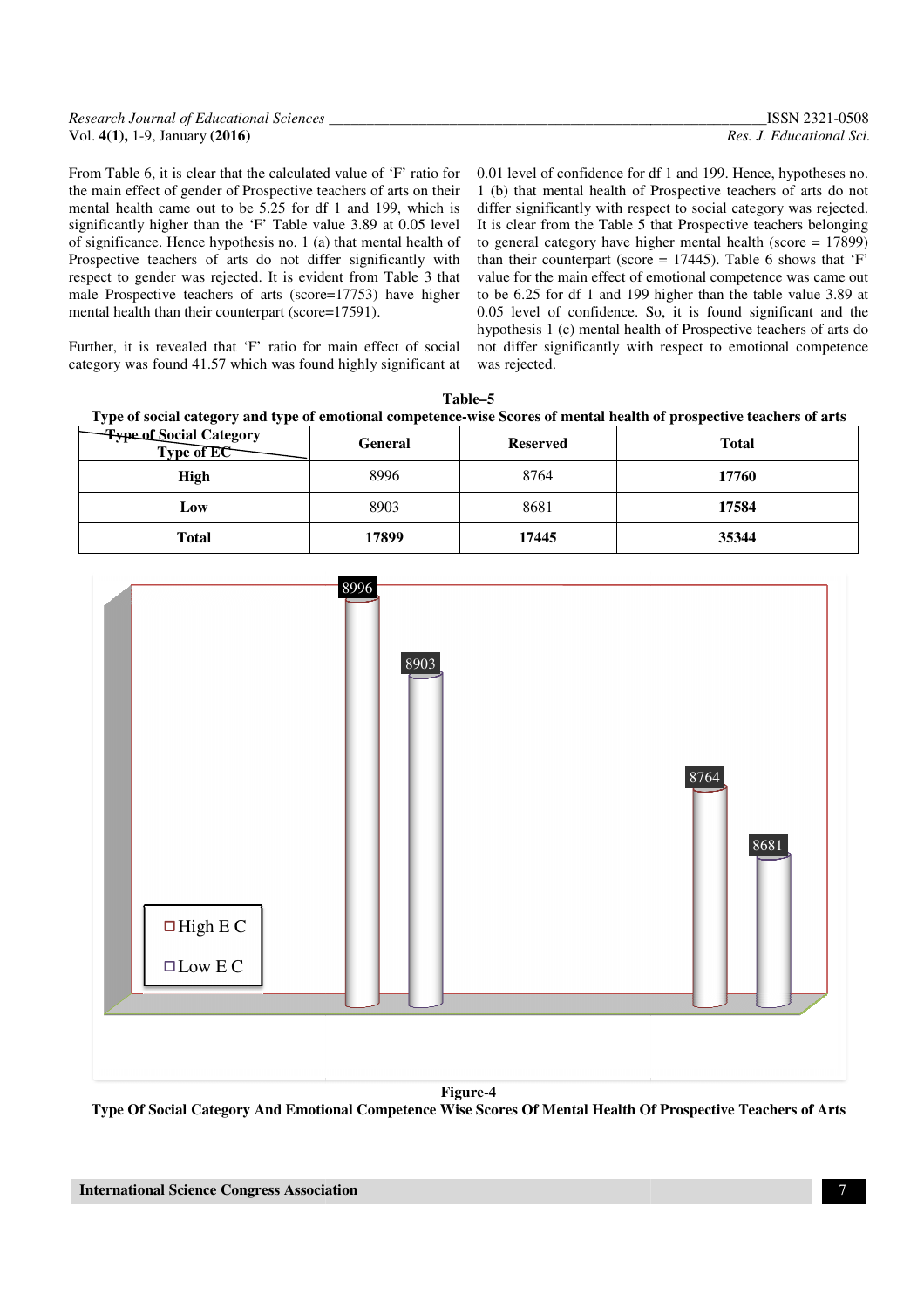| Summary table of analysis of variance on mental health scores of prospective teachers of arts |                          |     |                           |           |  |
|-----------------------------------------------------------------------------------------------|--------------------------|-----|---------------------------|-----------|--|
| <b>Source of Variation</b>                                                                    | Sum of<br><b>Squares</b> | Df  | <b>Mean Square</b><br>(V) | 'F' Value |  |
| Gender                                                                                        | 130.20                   |     | 130.20                    | $5.25*$   |  |
| Social Category                                                                               | 1030.60                  |     | 1030.60                   | $41.57**$ |  |
| <b>Emotional Competence</b>                                                                   | 154.90                   |     | 154.90                    | $6.25*$   |  |
| Gender × Social Category                                                                      | 141.10                   |     | 141.10                    | $5.69*$   |  |
| Gender × Emotional Competence                                                                 | 1.60                     |     | 1.60                      | 0.065     |  |
| Social Category × Emotional Competence                                                        | 0.50                     |     | 0.50                      | 0.002     |  |
| Gender × Social Category × Emotional Competence                                               | 19.0                     |     | 19.0                      | 0.77      |  |
| Error variance                                                                                | 4764.40                  | 192 | 24.81                     |           |  |
| <b>Total</b>                                                                                  | 6242.30                  | 199 |                           | -----     |  |

**Table–6** 

\*\* p<0.01, \*p<0.05

From the Table 6, it is evident that the calculated value of 'F' for interaction effect of type of gender  $\times$  social category was higher than the table value at 0.05 level of significance (5.69>3.89) for df (1, 199). Hence, gender and social category interact significantly at lower level of significance and the hypothesis 2 (a) that mental health of Prospective teachers of arts do not interact significantly with respect to gender and social category was rejected. Also, from the Table 6, it is evident that the calculated value of 'F' for interaction effect of type of type of gender × emotional competence, type of social category × emotional competence and type of social category × gender × emotional competence of Prospective teachers of arts came out to be 0.065, 0.002, and 0.77 respectively for df 1 and 199, which were found non-significant even at 0.05 level of significance. Thus, no interaction effect was found statistically significant even at lowest level of confidence.

## **Discussion**

In the study, the category – wise prospective teacher of arts stream were found significantly different in which high score was obtained by the general prospective teachers of arts stream. The mental health of high and low emotionally competent prospective teachers was also observed significantly different. It shows that these teachers are not able to adjust in the teaching situations in the institutions as far as emotions are concerned. The poor and average scores of mental health indicate weakness in self-confidence, self realization, self-concept, self-identity and acceptance of self and others in different situations and roles in their life. The study shows the interactional effect between gender and social category, but, no double and triple interactional effects were found between other respective variables of the study.

# **Conclusion**

Nowadays, the teaching profession is quite challenging. The teacher has to impart the knowledge in the students according to the current status and need of the hour. Thus, the teacher should

be mentally healthy and emotionally stable. Therefore, to promote the mental health of Prospective teachers to the highest level, some suitable steps should be taken which may help in over-all development of the Prospective teachers. Also some reformations in the B.Ed. curriculum may be made in order to make the Prospective teachers more competent and efficient in the teaching–learning process. They may be given chance to interact with each other through workshops and exhibitions which should be organized accordingly. It may help in developing the ability of responsibility and capacity for adjustment in all types of emotional situations. There should be provision in the B.Ed. program for emotional training of the Prospective teachers so that they can react in the real classroom situations. This may helpful for teachers, administrators, educational planners and concerned authorities for the maximum utilization of making the teaching-learning process more effective.

## **References**

- **1.** Baikady R. (2015). Mental Health Education to Youth. *Indian Journal of Applied Research*, 5(4), 168.
- **2.** Kumar Sanjeev (2015), Emotional competence as a predictor of mental health of science pre-service teachers of Himachal Pradesh, India. *European Academic Research,* Vol. III, Issue 1 / April 2015, pp. 315-333. Retrieved from http://euacademic.org/UploadArticle /1541.pdf on 03/05/2015.
- **3.** Lazarus R.S. (1991) *Patterns of Adjustment, Tokyo:*  McGraw–Hill,  $(3<sup>rd</sup>$  ed.), 15.
- **4.** Mehar R. and Sekhri A. (2013) Study of Life Satisfaction of Teacher Trainees in relation to their Mental Health. *Academicia: An International Multidisciplinary Research Journal*, 3(6), Doi: 10.5958/j.2249-7137.3.6.016., South Asian Academic Research Journals. Assessed from http://www.saarj.com on 25/05/2014.

 **International Science Congress Association** 8